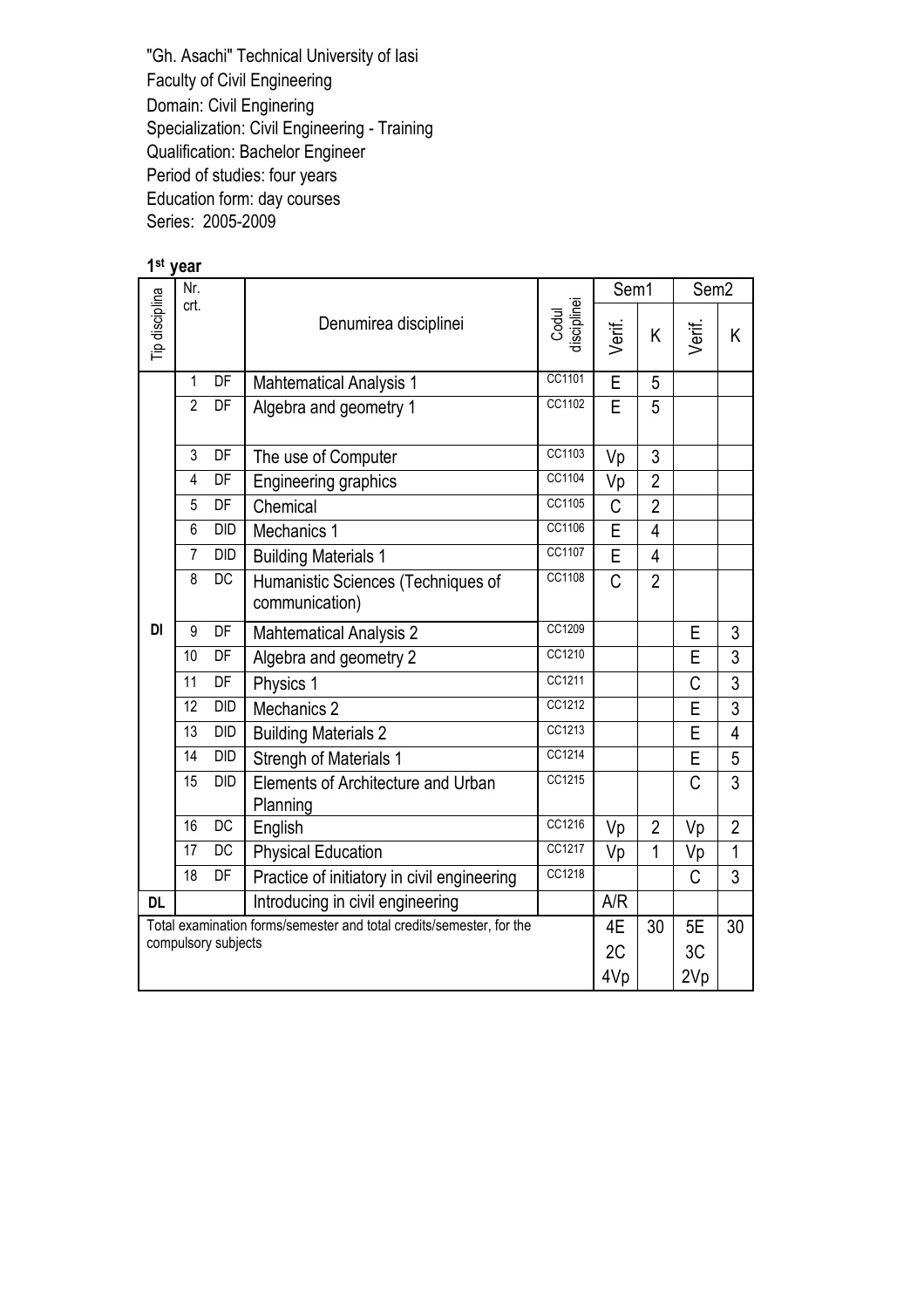| 2 <sub>nd</sub> | year                                                                 |            |                                     |                  |                  |                |        |                |
|-----------------|----------------------------------------------------------------------|------------|-------------------------------------|------------------|------------------|----------------|--------|----------------|
|                 | Nr.                                                                  |            |                                     |                  | Sem <sub>3</sub> |                | Sem4   |                |
| Tip disciplina  | crt.<br>Codul<br>disciplinei<br>Denumirea disciplinei                |            |                                     |                  |                  | Κ              | Verif. | K              |
|                 | 1                                                                    | DF         | Descriptive geometry                | CC2101           | E                | $\overline{4}$ |        |                |
|                 | $\overline{2}$                                                       | DF         | Infographics AutoCad                | CC2102           | Ć                | 3              |        |                |
|                 | 3                                                                    | DF         | Physics                             | CC2103           | Ē                | 4              |        |                |
|                 | $\overline{\mathbf{4}}$                                              | <b>DID</b> | <b>Strengh of Materials 2</b>       | CC2104           | Ē                | 6              |        |                |
|                 | 5                                                                    | <b>DID</b> | Statics of constructions 1          | CC2105<br>CC2106 | Ē<br>Ē           | 6              |        |                |
|                 | 6                                                                    | <b>DID</b> | Environment engineering             | 3                |                  |                |        |                |
|                 | $\overline{7}$                                                       | DC         | Economy and marketing               | CC2107           | C                | $\overline{2}$ |        |                |
|                 | 8                                                                    | <b>DID</b> | Statics of constructions 2          | CC2208           |                  |                | E      | 6              |
| DI              | 9                                                                    | <b>DID</b> | Theory of elasticity and plasticity | CC2209           |                  |                | E      | 3              |
|                 | 10                                                                   | <b>DID</b> | Reinforced concrete                 | CC2210           |                  |                | E      | $\overline{3}$ |
|                 | 11                                                                   | <b>DID</b> | Civil construction                  | CC2211           |                  |                | E      | 4              |
|                 | 12                                                                   | <b>DID</b> | Engineering geology                 | CC2212           |                  |                | C      | 3              |
|                 | 13                                                                   | DID        | <b>Hydraulics</b>                   | CC2213           |                  |                | E      | 3              |
|                 | 14                                                                   | <b>DID</b> | Surveying                           | CC2214           |                  |                | C      | $\overline{3}$ |
|                 | 15                                                                   | DC         | English                             | CC2215           | Vp               | 1              | Vp     | 1              |
|                 | 16                                                                   | <b>DC</b>  | Physical education                  | CC2216           | Vp               | $\mathbf{1}$   | Vp     | 1              |
|                 | 17                                                                   | DID        | Land surveying practice             | CC2217           |                  |                | C      | 3              |
|                 | Total examination forms/semester and total credits/semester, for the |            |                                     |                  |                  |                | 5E     | 30             |
|                 | compulsory subjects                                                  |            |                                     |                  |                  |                | 3C     |                |
|                 |                                                                      |            |                                     |                  | 2Vp              |                | 2Vp    |                |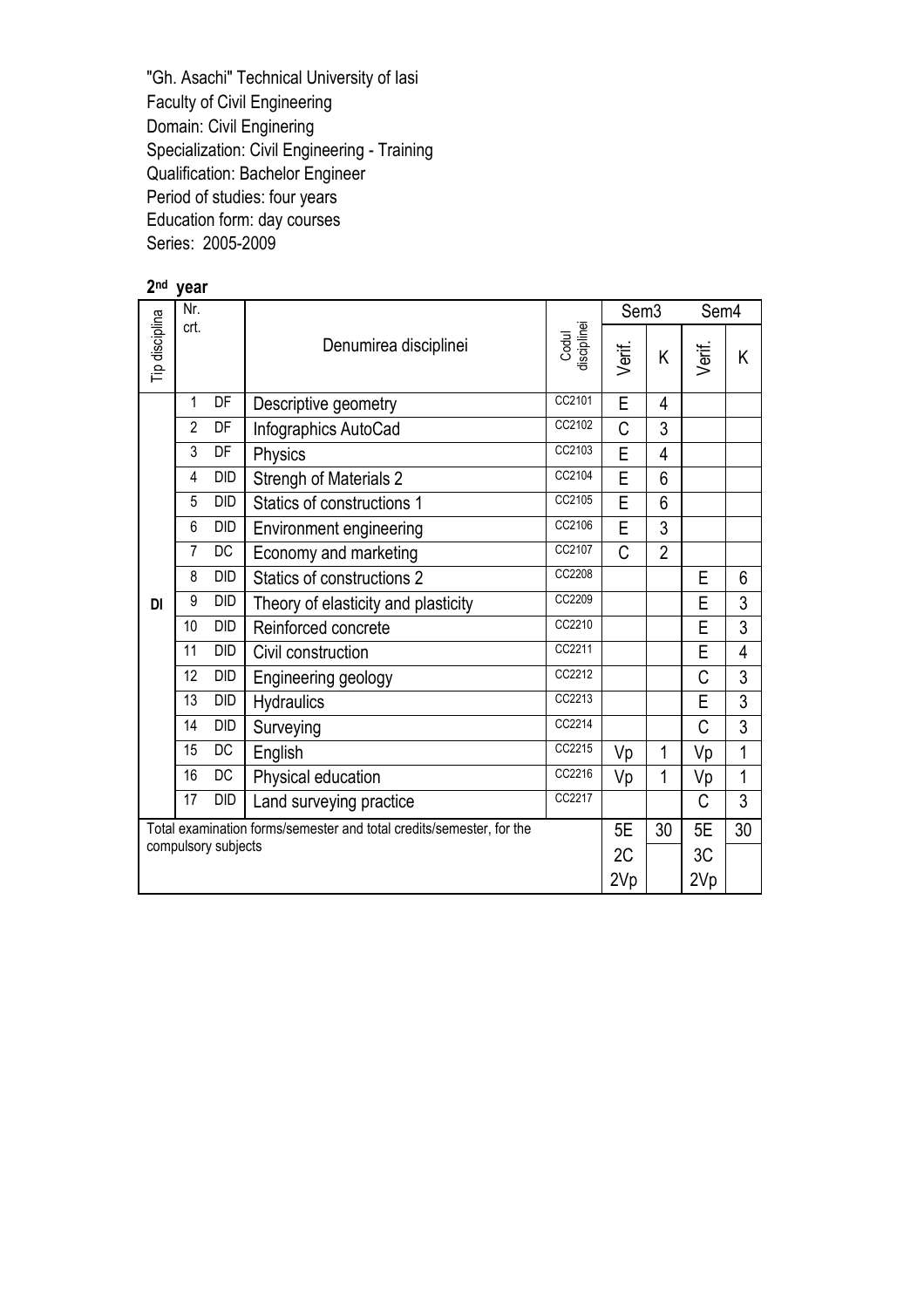## 3 rd year

|                | Nr.<br>crt.                                                                                                                 |            |                                     |                      | Sem <sub>5</sub> |   | Sem <sub>6</sub> |                |
|----------------|-----------------------------------------------------------------------------------------------------------------------------|------------|-------------------------------------|----------------------|------------------|---|------------------|----------------|
| Tip disciplina |                                                                                                                             |            | Denumirea disciplinei               | Codul<br>disciplinei | Verif.           | K | Verif.           | Κ              |
|                | $\mathbf{1}$                                                                                                                | DID        | Dynamics of construction            | CC3101               | E                | 5 |                  |                |
|                | $\overline{2}$                                                                                                              | DF         | Numerical methods in engineering    | CC3102               | E                | 4 |                  |                |
|                | $\overline{3}$                                                                                                              | DID        | Prestressed and reinforced concrete | CC3103               | E                | 5 |                  |                |
|                | 4                                                                                                                           | DID        | Elements od steel structures 1      | CC3104               | C                | 3 |                  |                |
|                | 5                                                                                                                           | DID        | Geotechnics                         | CC3105               | E                | 5 |                  |                |
|                | 6                                                                                                                           | DID        | Civil constructions                 | CC3106               | E                | 5 |                  |                |
|                | $\overline{7}$                                                                                                              | <b>DIS</b> | Technology of constructions 1       | CC3107               | C                | 3 |                  |                |
| DI             | 8                                                                                                                           | DID        | Computer assisted design            | CC3208               |                  |   | C                | $\overline{2}$ |
|                | 9                                                                                                                           | <b>DID</b> | Elements od steel structures 1      | CC3209               |                  |   | E                | 4              |
|                | 10                                                                                                                          | <b>DIS</b> | Foundations                         | CC3210               |                  |   | E                | 5              |
|                | 11                                                                                                                          | <b>DIS</b> | Wood construction                   | CC3211               |                  |   | E                | 4              |
|                | 12                                                                                                                          | <b>DIS</b> | Technology of constructions 2       | CC3212               |                  |   | E                | 3              |
|                | 13                                                                                                                          | DID        | Economy and legislation             | CC3213               |                  |   | C                | 3              |
|                | 14                                                                                                                          | <b>DIS</b> | Optional 1                          | CC3214               |                  |   | Vp               | 3              |
|                | 15                                                                                                                          | <b>DIS</b> | Optional 2                          | CC3215               |                  |   | Vp               | 3              |
|                | 16                                                                                                                          | DID        | Technology and management practice  | CC3216               |                  |   | C                | 3              |
|                | Total examination forms/semester and total credits/semester, for the<br>compulsory subjects (DI) and optional subjects (DO) |            |                                     |                      |                  |   | 4E<br>3C<br>2Vp  | 30             |

Opt.1 Hygrothermics and Acoustics of Buildings Opt.2 Modern solution for structural strengtheing Structural shapes for building Expertise and design in consolidation works in

construction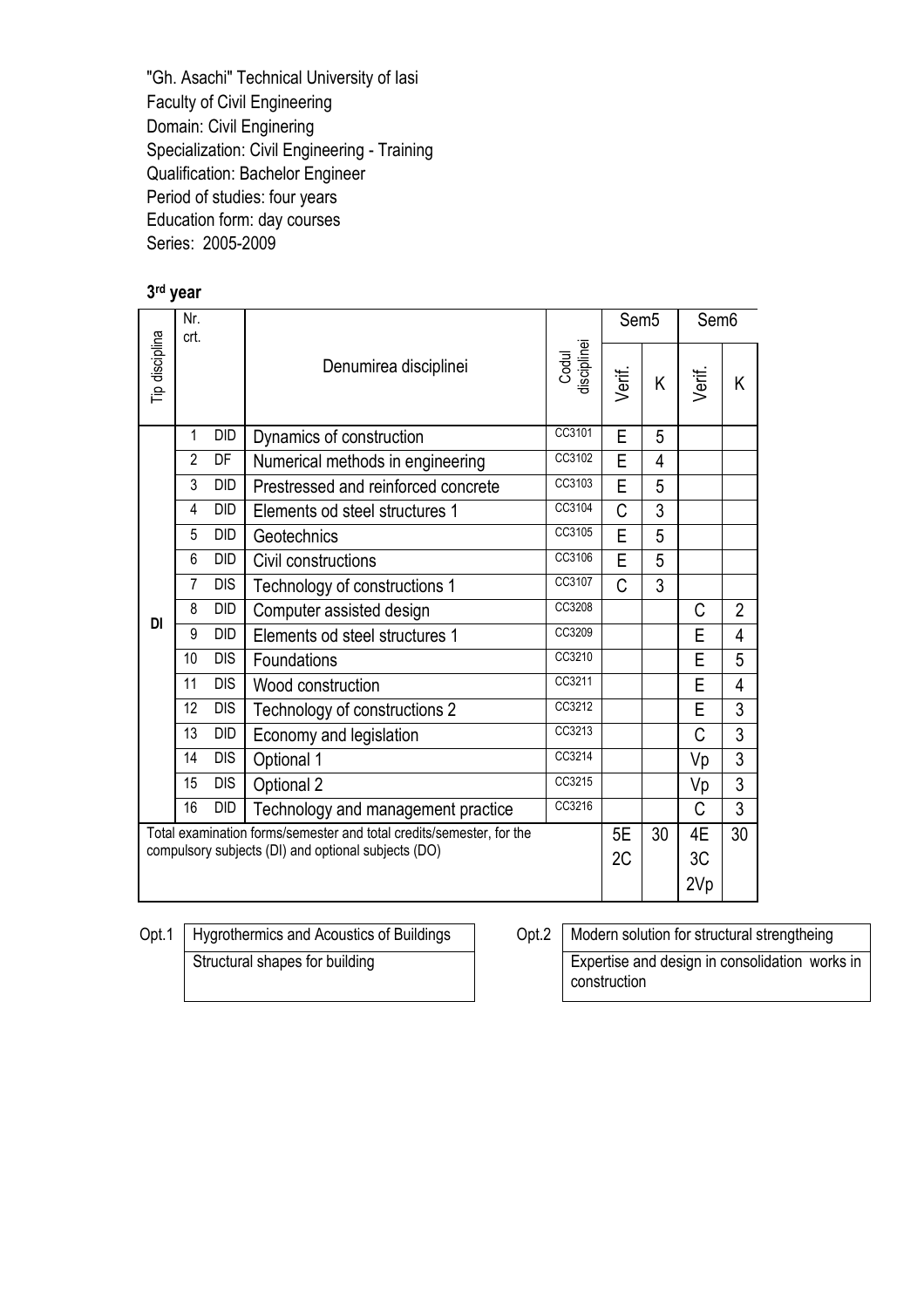| 4 <sup>th</sup> year |                                                                                |            |                                       |                      |        |    |                  |    |
|----------------------|--------------------------------------------------------------------------------|------------|---------------------------------------|----------------------|--------|----|------------------|----|
|                      | Nr.                                                                            |            |                                       |                      | Sem7   |    | Sem <sub>8</sub> |    |
| Tip disciplina       | crt.                                                                           |            | Denumirea disciplinei                 | Codul<br>disciplinei | Verif. | K  | Verif.           | Κ  |
|                      | 1                                                                              | <b>DIS</b> | Reinforced concrete structure         | CC4101               | E      | 5  |                  |    |
|                      | $\overline{2}$                                                                 | <b>DIS</b> | <b>Steel structures</b>               | CC4102               | E      | 4  |                  |    |
|                      | 3                                                                              | <b>DIS</b> | Industrial constructions              | CC4103               | E      | 4  |                  |    |
|                      | 4                                                                              | <b>DID</b> | Earthquake engineering                | CC4104               | E      | 4  |                  |    |
|                      | 5                                                                              | <b>DIS</b> | Constructions in rural zone           | CC4105               | E      | 3  |                  |    |
|                      | 6                                                                              | <b>DIS</b> | Optional 3                            | CC4106               | Vp     | 4  |                  |    |
|                      | $\overline{7}$                                                                 | <b>DIS</b> | Optional 4                            | CC4107               | Vp     | 3  |                  |    |
| DI                   | 8                                                                              | <b>DIS</b> | Optional 5                            | CC4108               | Vp     | 3  |                  |    |
|                      | 9                                                                              | DID        | Installations in constructions        | CC4209               |        |    | E                | 3  |
|                      | 10                                                                             | <b>DIS</b> | Elements of composite structures      | CC4210               |        |    | E                | 3  |
|                      | 11                                                                             | DID        | Management of constructions works     | CC4211               |        |    | Е                | 5  |
|                      | 12                                                                             | <b>DIS</b> | Optional 6                            | CC4212               |        |    | Vp               | 3  |
|                      | 13                                                                             | <b>DIS</b> | Optional 7                            | CC4213               |        |    | Vp               | 3  |
|                      | 14                                                                             | DID        | Optional 8                            | CC4214<br>CC4215     |        |    | E                | 3  |
|                      | 15                                                                             | <b>DIS</b> | Elaboration and final diploma project |                      |        | C  | 10               |    |
|                      |                                                                                |            | stage                                 |                      | 5E     |    |                  |    |
|                      | Total hours/week, total examination forms/semester and total credits/semester, |            |                                       |                      |        | 30 | 4E               | 30 |
|                      | for the compulsory subjects (DI) and optional subjects (DO)                    |            |                                       |                      |        |    | 1C               |    |
|                      |                                                                                |            |                                       |                      |        |    | 2Vp              |    |

- Opt.3 | Durability of Structures made of Reinforced concrete Advanced solutions in reinforced concrete | Special steel structures
- Opt.4 | Advanced building materials | Cpt.
- Opt.5 Quality Management Opt.8 Transportation infrastructure Project Management **Basics** elements in road engineering

Opt.6 Light gauge steel structures

Masonery Construction

7

Advanced building technologies Thermo-physical Rehabilitation of Construction